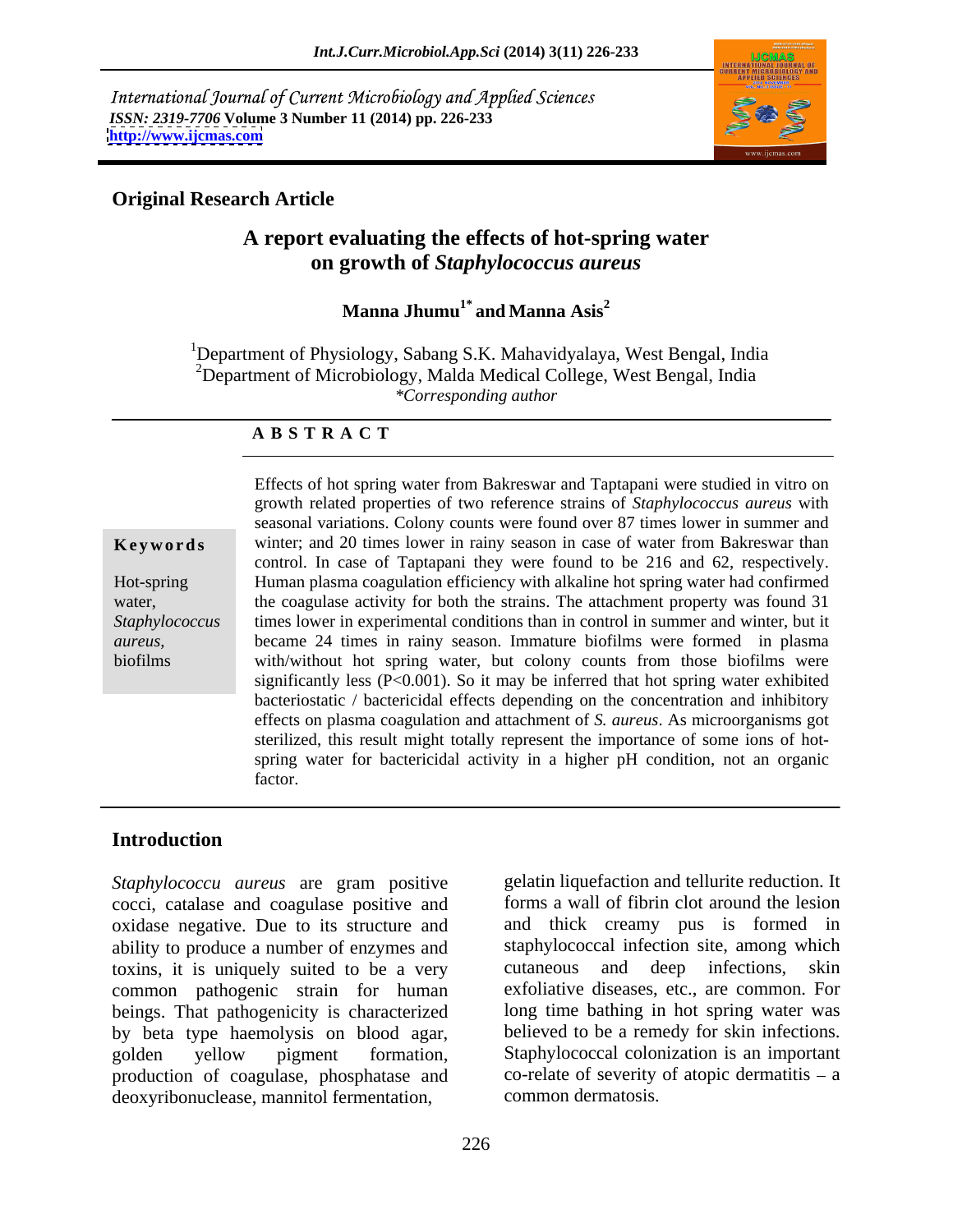The purpose of the present study is to **Bacterial strains** evaluate and compare the *in vitro* effects of hot spring water, collected from two sources (situated at a long distance from each other) on *S. aureus* in terms of growth rate, are of coagulase positive type, continued by coagulation of plasma immature biofilm slide agglutination test and tube coagulation of plasma, immature biofilm formation and the attachment property. So, the study can appraise the usefulness of hot spring water in the management of some infective dermatoses in a scientific manner, confirming the activity of a biocide,

 $19^0$  30' 0" North,  $84^0$  24' 0" East, Ganjam,  $24'$  0" East, Ganjam, Orissa, India, Asia.

Hot spring water was collected directly from transported and stored in dark condition at room temperature. 37<sup>o</sup>C.

# **Chemical analysis of sample water**

Method- As described in APHA (1998).

# **Filtration of hot spring water**

The stored water was filtered through dilution method, in tissue culture plates.<br>
nitrocellulose (Millipore) membrane filters Growth was checked after aerobic nitrocellulose (Millipore) membrane filters having pore size of 0.25µ. These were routinely used to make the sample water bacteria-free before use in media, because<br>rate of S. aureus the pore size is smaller than that of the

### **Bacterial strains**

Two reference strains of *S. aureus* were used (NCTC 6571 and NCTC 8532). They both are of coagulase positive type, confirmed by slide agglutination test and tube agglutination test. Each strain was used to examine both samples of the hot spring water separately.

### **Bacterial suspension for inoculation**

especially with antibacterial properties. *S. aureus* strains were allowed to grow in **Materials and Methods** Shaking. Following incubation, the bacterial **Hot spring water collection** 6000 rpm for 10 min at 4<sup>o</sup>C, then re- **Bakreswar**  centrifuged as per above description. The  $23^0$  53' 0" North,  $87^0$  22' 0" East, Birbhum, of sterile normal saline in polypropylene West Bengal, India, Asia. micro centrifuge tubes. This was further **Taptapani :**<br> **C** tandard to bring the standard inoculum to<br>  $2.5 \times 10^3$  cfu. tryptic soy broth at  $37^{\circ}$ C for 24 hr without oC for 24 hr without cells were harvested by centrifugation at  $\mathrm{^{0}C}$ , then resuspended in sterile saline solution and washed bacteria were re-suspended in 1 ml diluted and compared with McFarland's standard to bring the standard inoculum to  $2.5 \times 10^3$  cfu.

### **Colony numbers of** *S. aureus*

the source in sterilized glass bottles, then tenfold dilution method. Colony counts were The inoculums were spread as lawn culture in nutrient agar (NA) plates using the serial made after aerobic incubation for 24 hrs at  $37^{\circ}$ C.

### **Observation of plasma coagulation by** *S. aureus*

Two *S. aureus* strains were allowed to grow in tryptic soy broth (TSB) with hot spring water according to the guidelines of micro dilution method, in tissue culture plates. Growth was checked after aerobic incubation for 24 hrs at  $37^{\circ}$ C.

### **Effect of hot spring water on the growth rate of** *S. aureus*

smallest bacteria. Cell suspensions of two *S. aureus* strains were used to inoculate TSB either alone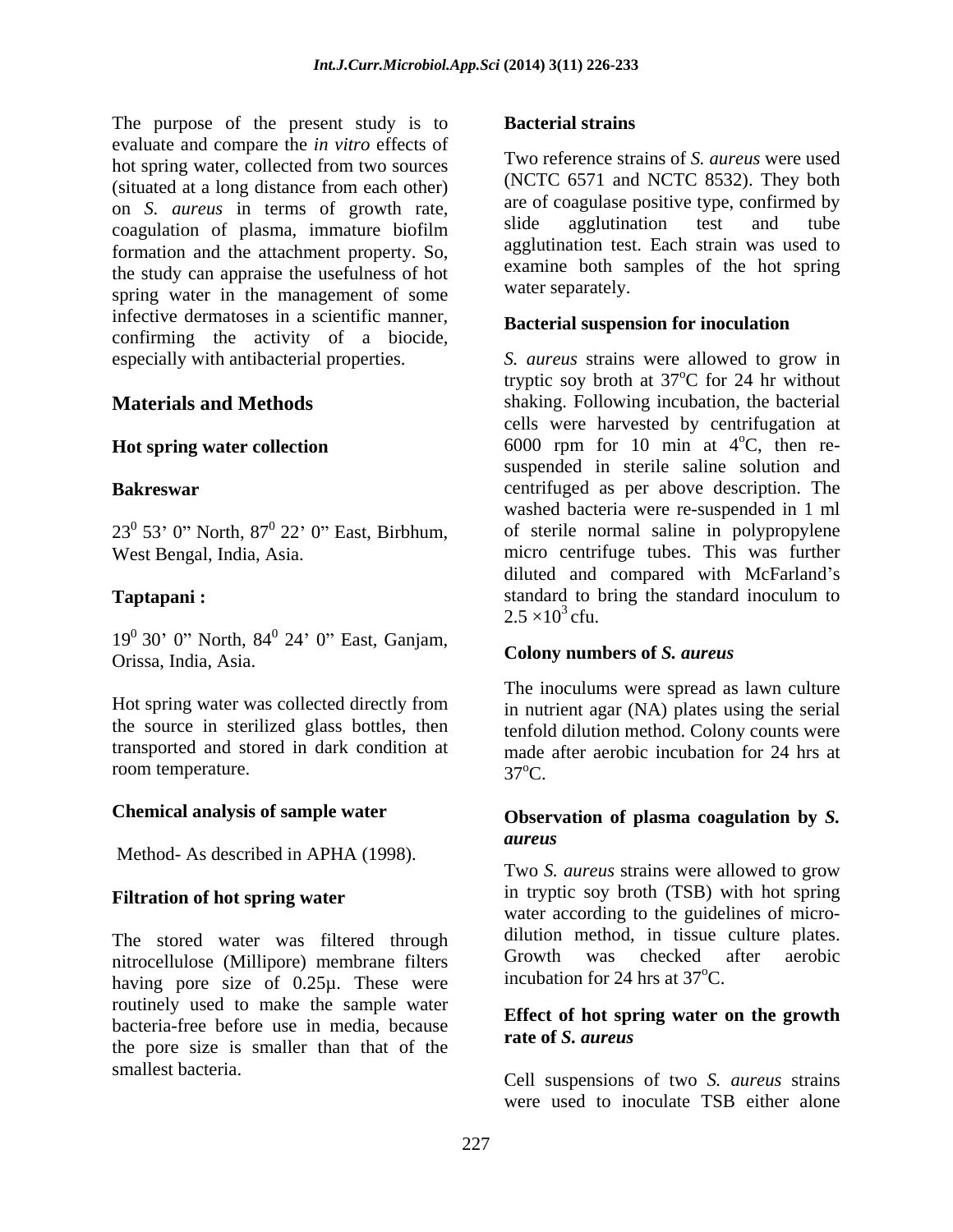(control) or supplemented with hot spring done in triplicate setsand the average value water (in controlled pH) in tissue culture plates. After incubation for 24 hrs at  $37^{\circ}$ C,  $\mathrm{^{\circ}C},$ the colony numbers of the organism were **Statistical test** counted.

# **Effect of hot spring water on immature biofilms biofilms biofilms biofilms biofilms biofilms biofilms biofilms biofilms biofilms biofilms biofilms biofilms biofilms biofilms biofilms biofilms biofilms biofilms biofilms b**

One milliliter aliquots of cell suspensions of *S. aureus* strains containing  $2.5 \times 10^3$  cfu were inoculated into 2.5 ml of human plasma on  $1.77 \text{ cm}^2$  cover slips on tissue cover slips on tissue culture plates. After incubation for 24 hrs at  $37^{\circ}$ C, membranous structures (immature biofilms) were formed on the cover slips. Then gentle wash with 1 ml sterile saline  $10^3$  cfu. solution for five times was done. Immature biofilms were then placed in 2.5 ml of human plasma either alone (control) or **of S**, *aureus* supplemented with hot spring water. After incubation for 24 hrs at  $37^{\circ}$ C, the *S. aureus* cells attached to each cover slip were spring water was measured in terms of washed gently with 1 ml sterile saline solution ones and sonicated at 60% power Changes in different seasons were recorded for  $45$  sec at  $4^{\circ}$ C. The colonies of the organism stripped from the cover slips were counted as in 2.5. Plasma coagulation was observed simultaneously. *S. aureus* **induced plasma coagulation**

# **Inhibitory effect of hot spring water on**

One milliliter of cell suspensions of *S. aureus* strains containing  $2.5 \times 10^3$  cfu were sets of experimentation and no seasonal inoculated into 2.5 ml of human plasma either alone (control) or supplemented with hot spring water on  $1.77 \text{ cm}^2$  cover slips placed on tissue culture plates. After incubation for 24 hrs at  $37^{\circ}$ C, the numbers  $\overrightarrow{C}$ , the numbers  $\overrightarrow{C}$ of *S. aureus* cells attached to each cover slip

# **Sets of experiments** coagulation.

All the experiments from 2.5 to 2.9 were

of the three was taken as the result.

# **Statistical test**

Software Statistica.

# **Results and Discussion**

 $\frac{3}{2}$   $\sigma$   $\frac{1}{2}$   $\sigma$   $\frac{1}{2}$   $\sigma$   $\frac{1}{2}$   $\sigma$   $\frac{1}{2}$   $\sigma$   $\frac{1}{2}$   $\sigma$   $\frac{1}{2}$   $\sigma$   $\frac{1}{2}$   $\sigma$   $\frac{1}{2}$   $\sigma$   $\frac{1}{2}$   $\sigma$   $\frac{1}{2}$   $\sigma$   $\frac{1}{2}$   $\sigma$   $\frac{1}{2}$   $\sigma$   $\frac{1}{2}$   $\sigma$   $\frac{1}{2}$  cfu from hot springs of Taptapani and Physical nature of the samples collected Bakreswar was shown in Table 1.

### **Colony No. of** *S. aureus*

The control sample of 1 ml contained  $2.5 \times$  $10<sup>3</sup>$  cfu. cfu.

# **Effect of hot spring water on growth rate of** *S. aureus*

oC, the *S. aureus* Growth rate of *S. aureus* in control and hot oC. The colonies of the and presented in Table 2 A, B, C. Results colony count and found lower than control. after adjustment of pH was given in Table 3.

**attachment of** *S. aureus*: plasma coagulation in plasma with alkaline The *S. aureus* strains showed detectable hot spring water after 24 hrs of incubation. The result was confirmed repeatedly in all variation was found.

### $\frac{2}{2}$  equation  $\frac{1}{2}$  equation  $\frac{1}{2}$  equation  $\frac{1}{2}$  equation  $\frac{1}{2}$ cover slips **Effect of hot spring water on immature biofilm formation by** *S. aureus*

were determined.  $h$  how many cells were in that film and were These parameters were measured in terms of expressed by colony count and plasma coagulation.

The colony count of *S. aureus* in immature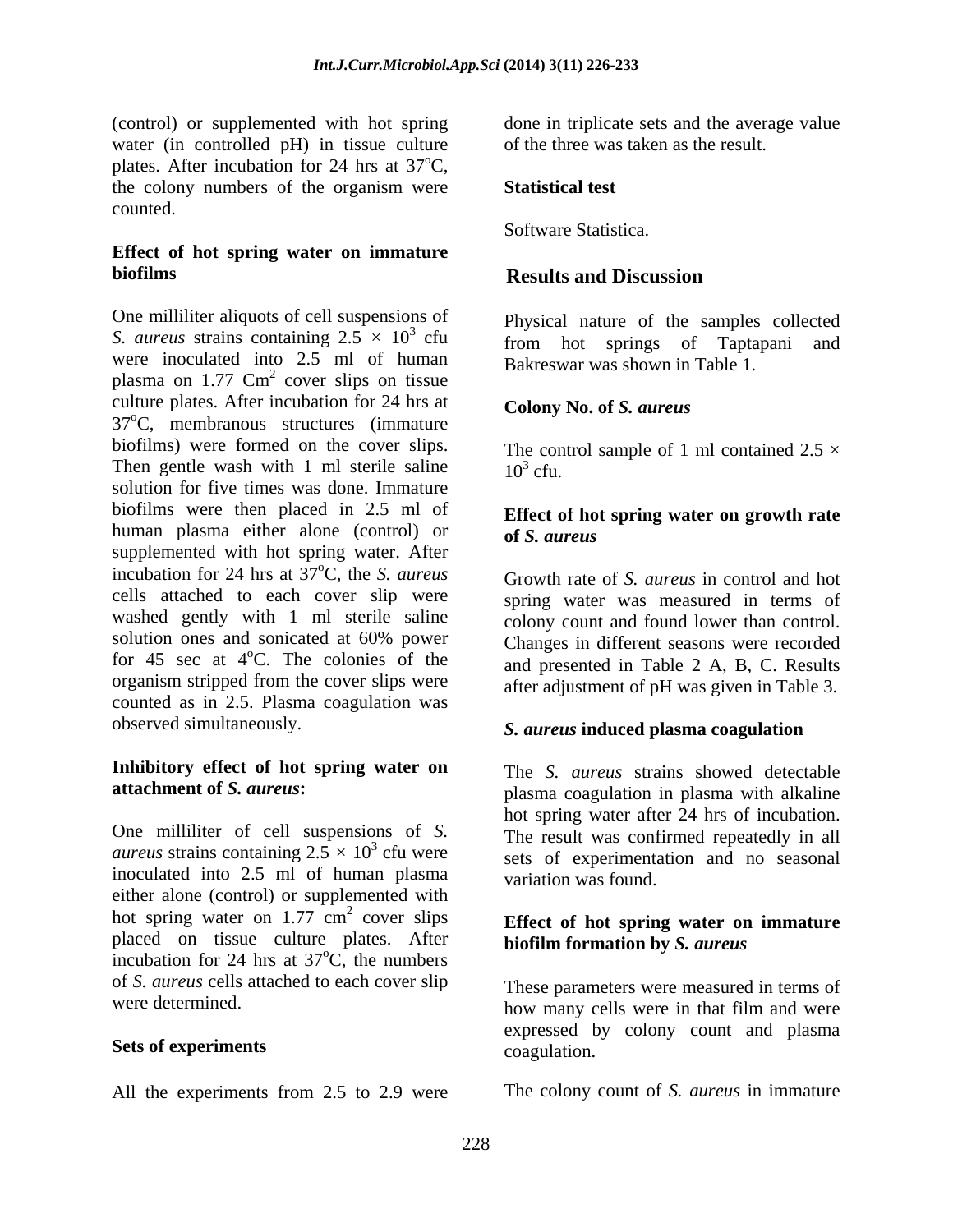on attachment of *S. aureus* on glass surface. attached *S. aureus* cells were found to be 77

There were a few reports from Japan, USA, dermatitis – all were discussed by the same Germany and Canada available in the world literature. But those all were with acidic 1997a, 1998a, 1999a). Inoue *et al.* (1999) water. Hence such comparative study using gave an idea about the use of manganese and alkaline hot spring water had got no support from which our results may be tallied. A dermatitis caused by S. *aureus*. correlation between severity of atopic dermatitis / eczematous lesions and the The results of the present study may suggest density of the *Staphylococcus aureus* properties of Staphylo-thrombin, which is an active molecular complex formed between

biofilm was 50% lower than that of the of the enzymatic action of this study. control in media containing hot spring water According to them, the hot spring water from Bakreswar and 33 times lower in showed strong bactericidal activity against media containing that of Taptapani. No *S. aureus in vitro*. In order to clarify the significant variation was found between mode of action further, they showed that the summer and winter seasons (Table 4 A, B, bactericidal activity of hot spring water was C). Expressed by manganese and iodide ions in **Effect of hot spring water on attachment** (0.32%) and sucrose (70%) were shown to **by** *S. aureus* be effective in eliminating *S. aureus* in a Hot spring water had shown inhibitory effect also put light on the effects of acetic acid After 24 hrs of incubation, colony counts of formation by *S. aureus* (Akiyama *et al.,* and 210 times lower than that of control in magnesium oxide had inhibited plasma media with water from Bakreswar and coagulation by *S. aureus*, zinc oxide could Taptapani, respectively. No significant tell upon its attachment property, as well as seasonal variation was found. the role of povidone iodine on density of *S.*  acidic condition  $(pH \t 2.0-3.0)$ . Silver biofilm by Akiyama *et al.* (1998b). They and role of fibrinogen and fibrin on biofilm 1997b; 1999b). Calcium oxide and *aureus* and lesion severity in cases of atopic team from time to time (Akiyama *et al.,* iodide ions for the treatment of acute atopic

colonization has been demonstrated by components (as the sample water was Williams el al. (1990) and Akiyama *et al*. rendered bacteria-free by autoclaving) were (1996). In 1997, Kubota *et al.,* reported that very important forthe bactericidal activity the skin symptoms of atopic dermatitis on those very two bacterial strains. In patients improved in 76% of cases through summer and winter they showed better acidic hot spring water bathing and acidic efficacy which may be attributed to dilution hot spring water acted against *S. aureus* and decrease in pH of hot spring water by because this organism on the skin surface rain water. All the parameters tested had disappeared in 20 cases and decreased in 10 shown encouraging results confirming that cases out of 42 cases after the among those two sources, alkaline hot balenotherapy. Kawabata *et al.* (1985) spring water from Taptapani was more discussed a lot about the enzymatic effective or had naturally got more powerful staphylo-coagulase and human prothrombin. *in vivo* study about the therapeutic approach Their findings and inferences were very to prevent the colonization of *S. aureus* on much helpful to build up the molecular basis human epidermal layer with the help ofdermatitis caused by *S. aureus*. The results of the present study may suggest that the type and amount of non-living antibacterial activity. On the other hand, a decent scientific elucidation towards a future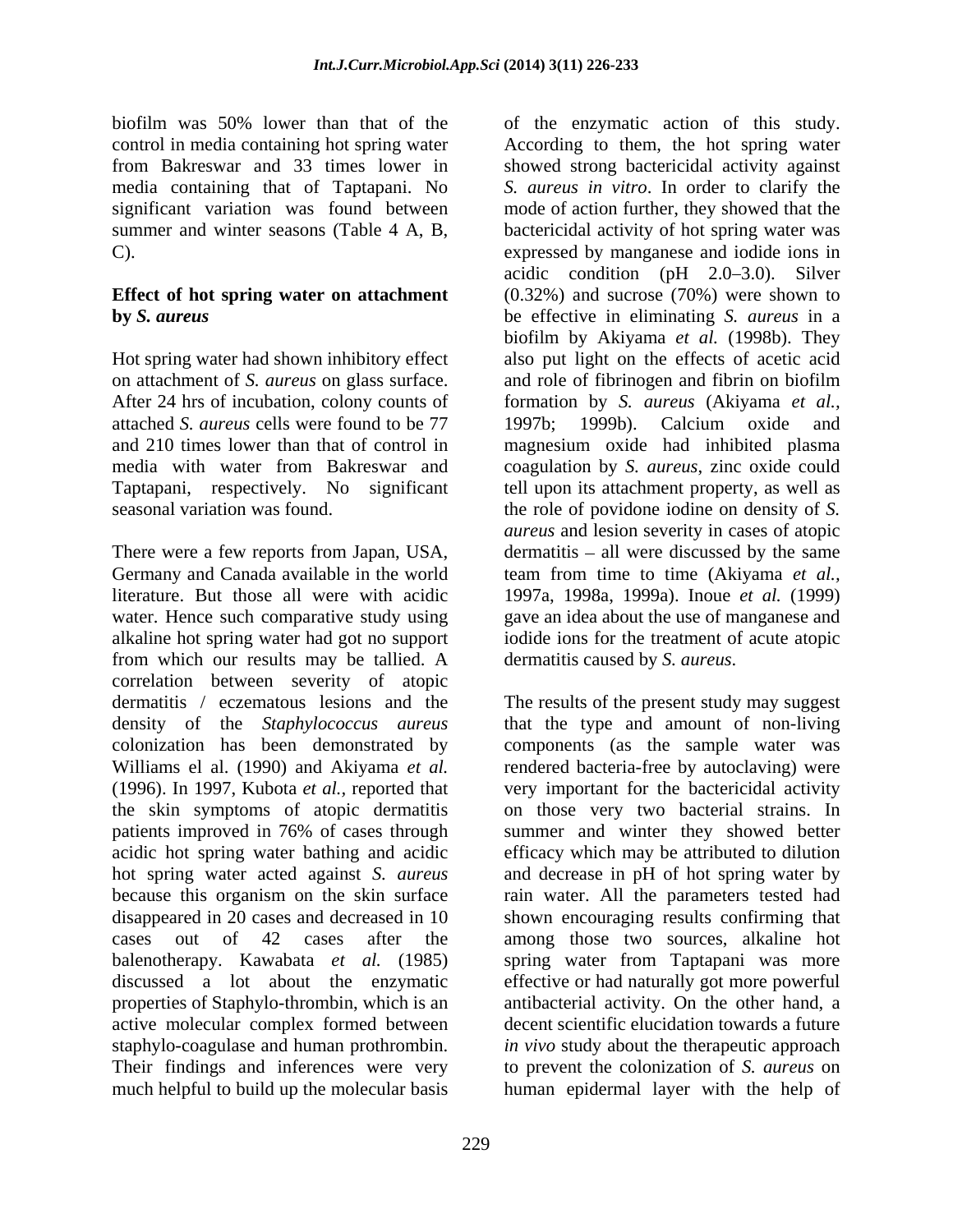clinical experts in a hospital was acquired. water of Bakreswar as healer was found less, Actual findings lead to the query that is combination of Na<sup>+</sup> and SO<sub>4</sub> effective for question whether  $SO_4$  should be healing or restricting the growth. Therefore, administered strictly in optimum dose for the next question is whether  $Na<sup>+</sup>$  might build maximum effectiveness. Hence, finding out a favorable environment for the action of the right dose for administration of  $SO_4$  as a healing or itself acted as a healing agent, i.e., local application should be taken up for more  $Na<sup>+</sup>$  more positive result. This requires further investigation. It is common belief to open up new avenues in field of that  $SO_4$  is effective and act as healing dermatology regarding effective use of  $SO_4$ agent. But in our study, effectiveness of the

and  $SO_4$  effective for question whether  $SO_4$  should be effective for question whether  $SO_4$  should be though it contained more  $SO<sub>4</sub>$ . This raises a This roises a . This raises a question whether  $SO_4$  should be should be  $\frac{1}{2}$  as a further investigation and is very much likely **-** Construction of the construction

| Table.1 | <b>1</b> Physical nature of the samples from $1a_k$ | (B) and Bakreswar (B)<br>$\sqrt{2}$<br>Taptapanı ( |  |
|---------|-----------------------------------------------------|----------------------------------------------------|--|
|         |                                                     |                                                    |  |

.

| Season                                       | Summer                                                                                                         |         | <b>Rain</b> |                |     | Winter |
|----------------------------------------------|----------------------------------------------------------------------------------------------------------------|---------|-------------|----------------|-----|--------|
| pource                                       |                                                                                                                |         |             |                |     |        |
|                                              | $\begin{array}{ c c c c c c c c c } \hline 68-72 & 80-82 & 60-62 & 72-74 & 44-48 & 60-62 \ \hline \end{array}$ |         |             |                |     |        |
| Temperature at ${}^{0}C$<br>(When collected) |                                                                                                                |         |             |                |     |        |
|                                              |                                                                                                                | $\cdot$ | 70          | $\overline{z}$ | 8.2 | 7.6    |
| i asu                                        |                                                                                                                |         | Metallic    |                |     |        |
|                                              |                                                                                                                |         | Sulphureous |                |     |        |

### Chemical analysis of sample water

| In mg/L          | $\mathbf{r}$ + | $\tau$ $\tau$ +<br>$\mathbf{A}$ | $SO_4^-$                                  | ້                                           | PO <sub>4</sub> |
|------------------|----------------|---------------------------------|-------------------------------------------|---------------------------------------------|-----------------|
| Taptapani        | 133.<br>       | $\cdot\cdot$                    | $\sim$ $\sim$<br>$\overline{\phantom{a}}$ | $\sqrt{2}$ $\sqrt{2}$<br>$\overline{1}$ . O | < 0.01          |
| <b>Bakreswar</b> | 799 Q<br>,,,,  | $- \cdot -$                     | $\sim$ $\sim$<br>ັບປ                      | $\overline{\phantom{a}}$<br><i>__</i> .,    | < 0.01          |

**Table.2** Colony count of *S. aureus* cells after 24 hrs of incubation in different seasons **A. Summer** (Strain A- NCTC 6571, Strain B- NCTC 8532)

| Water used | pH  | Strain of |                                           | Cfu (no. $\times$ 10 <sup>2</sup> /ml) |                                           |
|------------|-----|-----------|-------------------------------------------|----------------------------------------|-------------------------------------------|
|            |     | S. aureus | Set-1                                     | Set-2                                  | Set-3                                     |
| Control    | 7.0 |           | ں سے                                      |                                        | $\cap$<br>⊷                               |
|            |     |           | $\sim$ $\sim$<br>$\overline{\phantom{m}}$ | $\sim$ $-$                             | $\sim$ $\sim$<br>$\overline{\phantom{m}}$ |
| Bakreswar  | 7.9 |           | 0.24                                      | 0.26                                   | 0.22                                      |
|            |     |           | 0.27                                      | 0.27                                   | 0.25                                      |
| Taptapani  | 8.6 |           | 0.14                                      | 0.15                                   | 0.13                                      |
|            |     |           | 0.09                                      | 0.08                                   | 0.19                                      |

P<0.001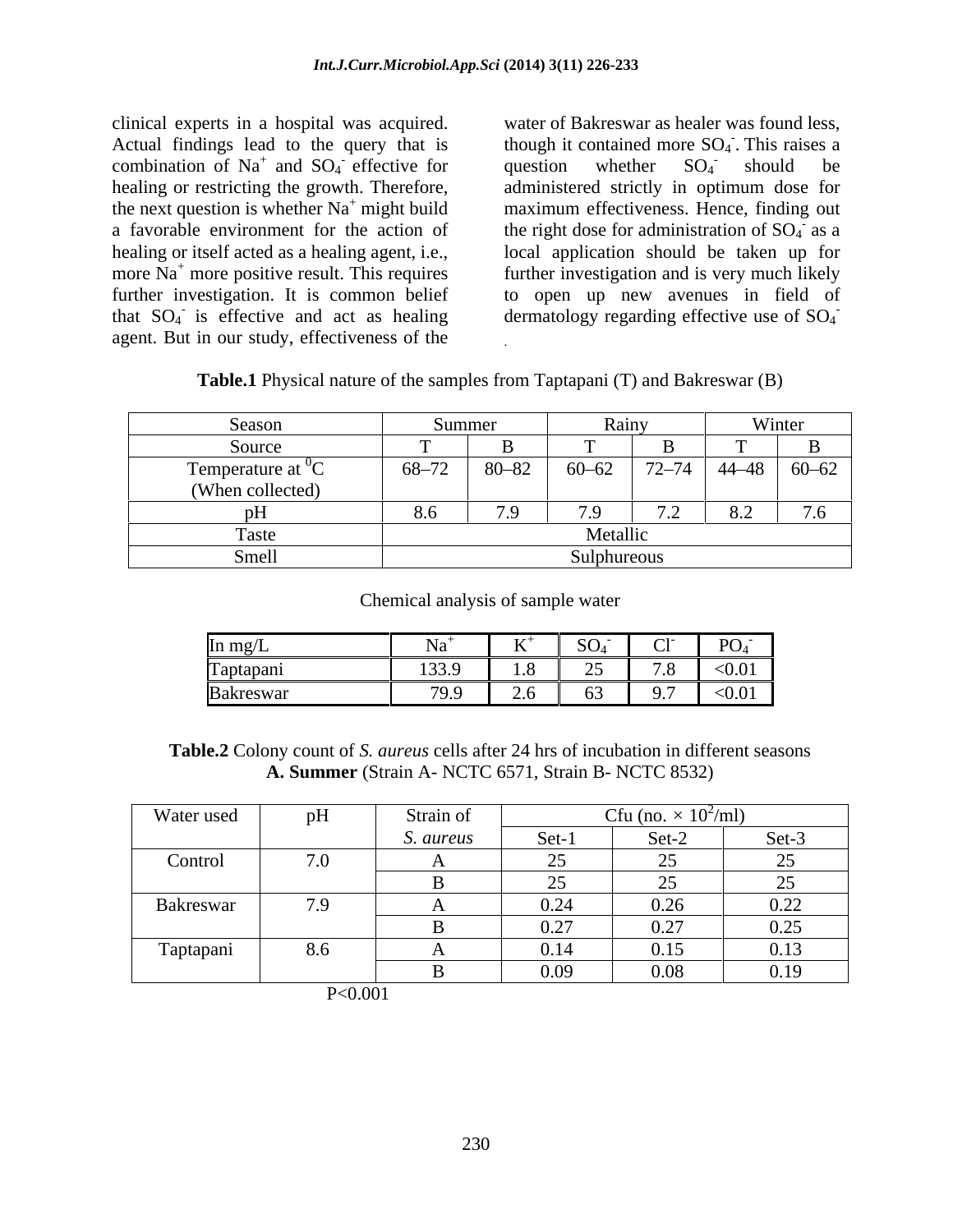| Water used | pH                    | Strain of |                                     | Cfu (no.<br>$\times$ 10 <sup>-7</sup> ml |                                                 |
|------------|-----------------------|-----------|-------------------------------------|------------------------------------------|-------------------------------------------------|
|            |                       | S. aureus | Set-1                               | Set-2                                    | Set-3                                           |
| Control    | 7 <sub>0</sub><br>1.0 |           | $\sim$ $\sim$<br>∼                  | $\sim$ $\sim$                            | $\cap$<br>ر_                                    |
|            |                       |           | $\overline{\phantom{a}}$            | $\sim$ $\sim$<br>$-$                     | $\Delta$ $\epsilon$<br>$\overline{\phantom{m}}$ |
| Bakreswar  | 7.9                   |           | $\Omega$<br>$\mathsf{U}.\mathsf{U}$ | 0.31                                     | 0.29                                            |
|            |                       |           | 0.4                                 | 0.38                                     | 0.38                                            |
| Taptapani  | 8.6                   |           | 0.17                                | 0.19                                     | 0.16                                            |
|            |                       |           |                                     | 0.11                                     | 0.09                                            |

# **B. Winter** (Strain A- NCTC 6571, Strain B- NCTC 8532)

# **C. Rainy** (Strain A- NCTC 6571, Strain B- NCTC 8532)

| Water used | pH  | Strain of |                                           | Cfu (no. $\times$ 10 <sup>2</sup> /ml) |                                      |
|------------|-----|-----------|-------------------------------------------|----------------------------------------|--------------------------------------|
|            |     | S. aureus | Set-1                                     | Set-2                                  | Set-3                                |
| Control    | 7.0 |           | $\sim$ $\sim$<br>ں سے                     | $\sim$ $\sim$<br>ب                     | $\gamma$<br>$\overline{\phantom{m}}$ |
|            |     |           | $\sim$ $\sim$<br>ں سے                     | $\sim$ $\sim$<br>ت                     | 25<br>$\overline{\phantom{m}}$       |
| Bakreswar  | 7.9 |           | $\sim$<br>$\overline{1}$ . $\overline{2}$ |                                        | 1.44                                 |
|            |     |           | $\Omega$<br>$\mathbf{U} \cdot \mathbf{V}$ | .                                      | 1.J                                  |
| Taptapani  | 8.6 |           | $\mathsf{v}.\mathsf{\tau}$                | 0.33                                   | 0.5                                  |
|            |     |           |                                           | 0.45                                   | $0.4\,$                              |

**Table.3** Colony count of *S. aureus* cells after 24 hrs of incubation after adjustment of pH (Strain A- NCTC 6571, Strain B- NCTC 8532)

| Water used | pH                           | Strain of |                         | Cfu (no. $\times$ 10 <sup>2</sup> /ml) |                                       |
|------------|------------------------------|-----------|-------------------------|----------------------------------------|---------------------------------------|
|            |                              | S. aureus | Set-1                   | Set-2                                  | Set-3                                 |
| Control    | $\sqrt{2}$ $\sqrt{2}$<br>1.0 |           | $\sim$ $\sim$<br>ں سے   | $\sim$ $\sim$                          | $\cap$ $\subset$<br>້                 |
|            |                              |           | $\sim$ $-$<br>ں گ       | $\sim$ $\sim$                          | $\sim$ $-$<br>رب                      |
| Bakreswar  | 7.0                          |           | 16                      | 16.6                                   | 161<br>10.1                           |
|            |                              |           | 17 <sub>2</sub><br>17.L |                                        | 17 <sub>4</sub><br>$\perp$ / . $\sim$ |
| Taptapani  | $\sqrt{2}$ $\sqrt{2}$<br>1.0 |           | 14.4                    | 1 4 1<br>14.1                          | 14.5                                  |
|            |                              |           | 14.8                    | 14.6                                   | 15.1                                  |

No significant seasonal variation was detected.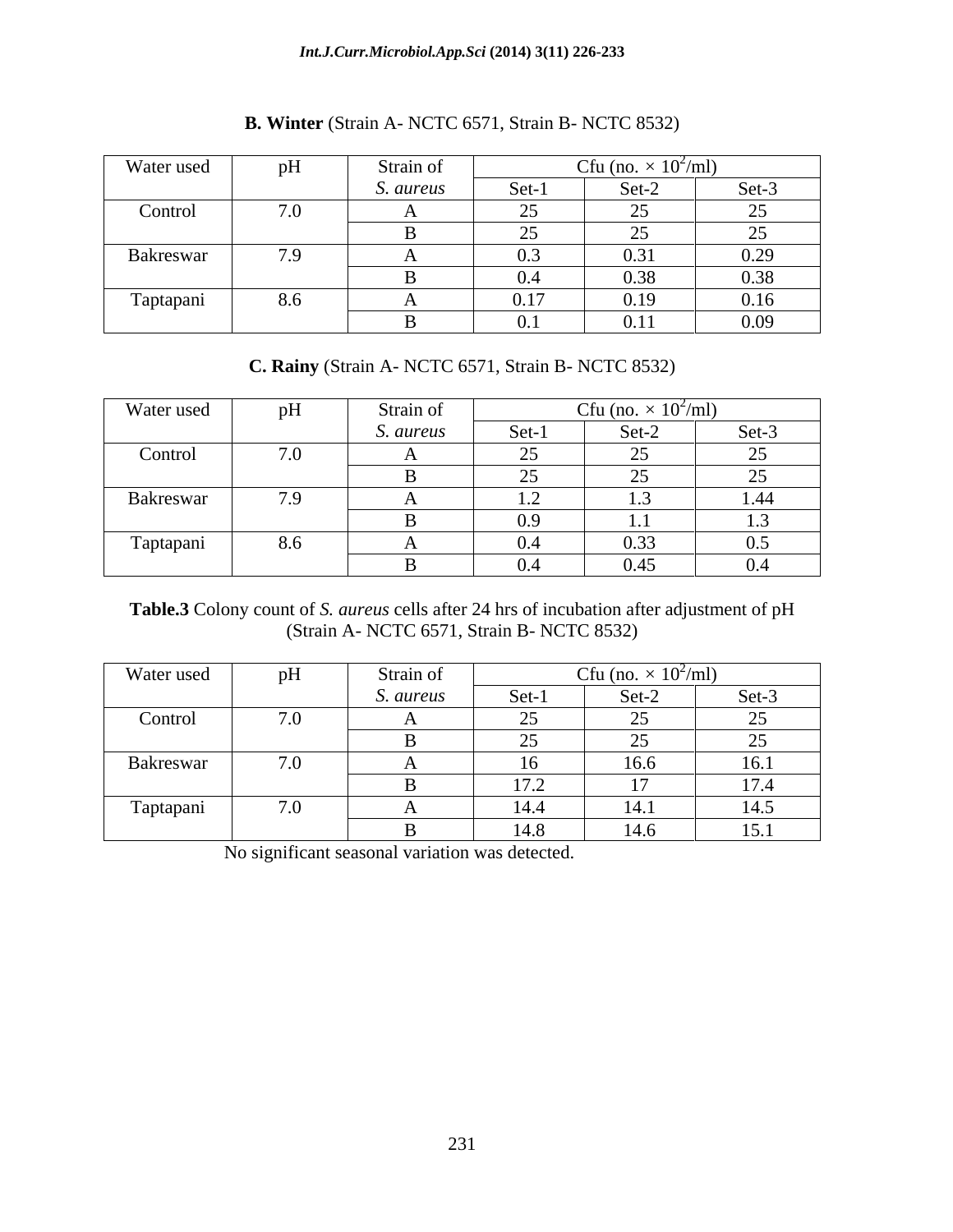### **Table.4** Effect of hot spring water on immature biofilm formation by *S. aureus* cells (in terms of colony count and plasma coagulation) **A. Summer** (Strain A- NCTC 6571, Strain B- NCTC 8532)

| Time           | Media                          |     |       |          | Cfu (no. $\times$ 10 <sup>2</sup> /ml) Plasma |
|----------------|--------------------------------|-----|-------|----------|-----------------------------------------------|
|                |                                |     | St.-A | $St.-B$  | Coagulase                                     |
| Pre-incubation | Plasma                         |     |       | $\gamma$ | --Ve                                          |
| Post           | Plasma + distilled water       | 7.0 | 22    | 22       | $+Ve$                                         |
| incubation     | (Control)                      |     |       |          |                                               |
|                | $\mu$ Plasma + Bakreswar water |     | 0.7   | 0.7      | $+Ve$                                         |
|                | Plasma + Taptapani water       | 8.2 | 0.54  | 0.59     | $+Ve$                                         |

# **B. Winter** (Strain A- NCTC 6571, Strain B- NCTC 8532)

| Time           | Media                      |     | Cfu (no. $\times$ 10 <sup>2</sup> /ml) |          | Plasma    |
|----------------|----------------------------|-----|----------------------------------------|----------|-----------|
|                |                            |     | St.-A                                  | $St.-B$  | Coagulase |
| Pre-incubation | Plasma                     |     |                                        | $\gamma$ | $-Ve$     |
| Post           | Plasma + distilled water   | 7.0 | 22                                     | 22       | $+Ve$     |
| incubation     | (Control)                  |     |                                        |          |           |
|                | $Plasma + Bakreswar water$ | 7.6 | 0.76                                   | 0.72     | $+Ve$     |
|                | Plasma + Taptapani water   | 8.2 | 0.51                                   | 0.58     | $+Ve$     |

# **C. Rainy Season** (Strain A- NCTC 6571, Strain B- NCTC 8532)

| Time           | Media                    |                        |         | Cfu (no. $\times$ 10 <sup>2</sup> /ml) | Plasma    |
|----------------|--------------------------|------------------------|---------|----------------------------------------|-----------|
|                |                          |                        | St.-A   | $St.-B$                                | Coagulase |
| Pre-incubation | Plasma                   |                        | ل کے    | $\gamma$                               | $-Ve$     |
| Post           | Plasma + distilled water | 7.0                    | 22      | 22                                     | $+Ve$     |
| incubation     | (Control)                |                        |         |                                        |           |
|                | Plasma + Bakreswar water | $\sqrt{2}$<br>$\cdots$ |         | 1.1                                    | $+Ve$     |
|                | Plasma + Taptapani water | 8.2                    | $0.8\,$ | 0.82                                   | $+Ve$     |

# **Table.5** Number of *S. aureus* cells attached on cover slips after incubation of 24 hrs (Strain A- NCTC 6571, Strain B- NCTC 8532)

| Media                                                                                       | pH                           |                          | Cfu (no. $\times$ 10 <sup>2</sup> /ml) |
|---------------------------------------------------------------------------------------------|------------------------------|--------------------------|----------------------------------------|
|                                                                                             |                              | $SL-A$                   | $St.-B$                                |
| Plasma only (Control)                                                                       | $\sqrt{ }$<br>7.4            | $\overline{\phantom{m}}$ | $\overline{\phantom{m}}$               |
| Plasma + Bakreswar water                                                                    | $\sqrt{2}$<br>$\overline{U}$ | $\sim$                   | 0.27                                   |
| Plasma + Taptapani water<br>$\overline{\phantom{a}}$<br>the contract of the contract of the | $\Omega$<br>O.Z              | v. 1                     | 0.11                                   |